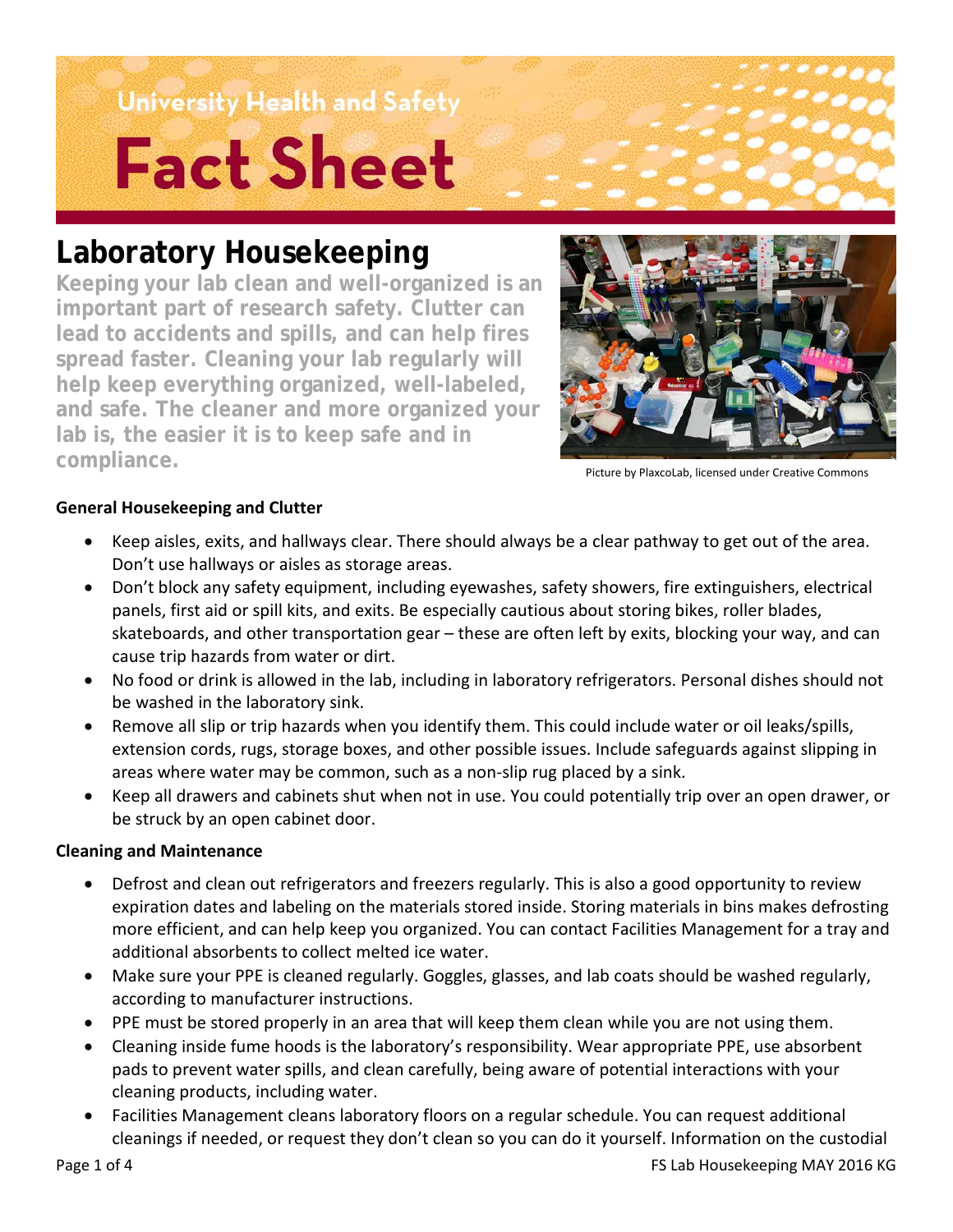### University Health and Safety

# **Fact Sheet**

cleaning schedule, and what tasks they perform, can be found here: [https://facm.umn.edu/about](https://facm.umn.edu/about-fm/custodial-program)[fm/custodial-program](https://facm.umn.edu/about-fm/custodial-program)

- Clean and put away glassware regularly. Don't let the dishes pile up this creates clutter and a higher chance of unintentional breakage. Regular cleaning makes it easier to find things, and reduces the chance of cuts from broken glassware.
- Fill cup sinks and floor drains with water or antifreeze periodically to prevent sewer gas infiltration and odors.
- "Clean areas" such as desks and office areas should not be used to store hazardous materials. This helps prevent accidental contamination or injury.
- Your lab should be in good physical condition. Make sure all your doors, drawers, and cabinets function. All surfaces, including floors, counters, shelves, and benches, should be in good condition. All your drains, floor tiles, lights, and ceiling tiles should be in good repair.
- Keep all materials at least 18 inches away from sprinkler heads to ensure they will work properly in case of fire.

### **Chemical Housekeeping**

- Store chemicals away from the edges of shelves or benches to prevent containers falling and breaking. More information here:<http://z.umn.edu/chemstorecontrolledmanner>
- Chemicals in glass bottles should not be stored on the floor. Other types of containers can be stored on the floor, if necessary. Secondary containment must be used.
- Fume hoods should only be used for equipment/materials for the current experiment, not for storage.
- Clean up all spills immediately, even if it is non-hazardous. To people who are unaware of the situation, a hazardous and a non-hazardous spill look the same.
- Dispose of old or unwanted chemicals. Getting them out of your lab will give you more space to work and to store other materials, while also reducing the amount of hazardous materials in your area.
- Mark certain areas as "gloves" or "no gloves" these include phones, computer stations/mice, and other common-use areas. Labeling areas or equipment is a good idea to remind people to take their gloves off. An example is to the right.

### **Waste**

- Make sure your waste is emptied regularly. This includes regular trash, recycling, and glass waste. If needed, you can contact Facilities Management to request larger containers or more frequent pickups.
- Hazardous waste should be disposed of in a timely manner. Waste must have pick-up requested within 90 days, and then be picked up within 90 days of that request.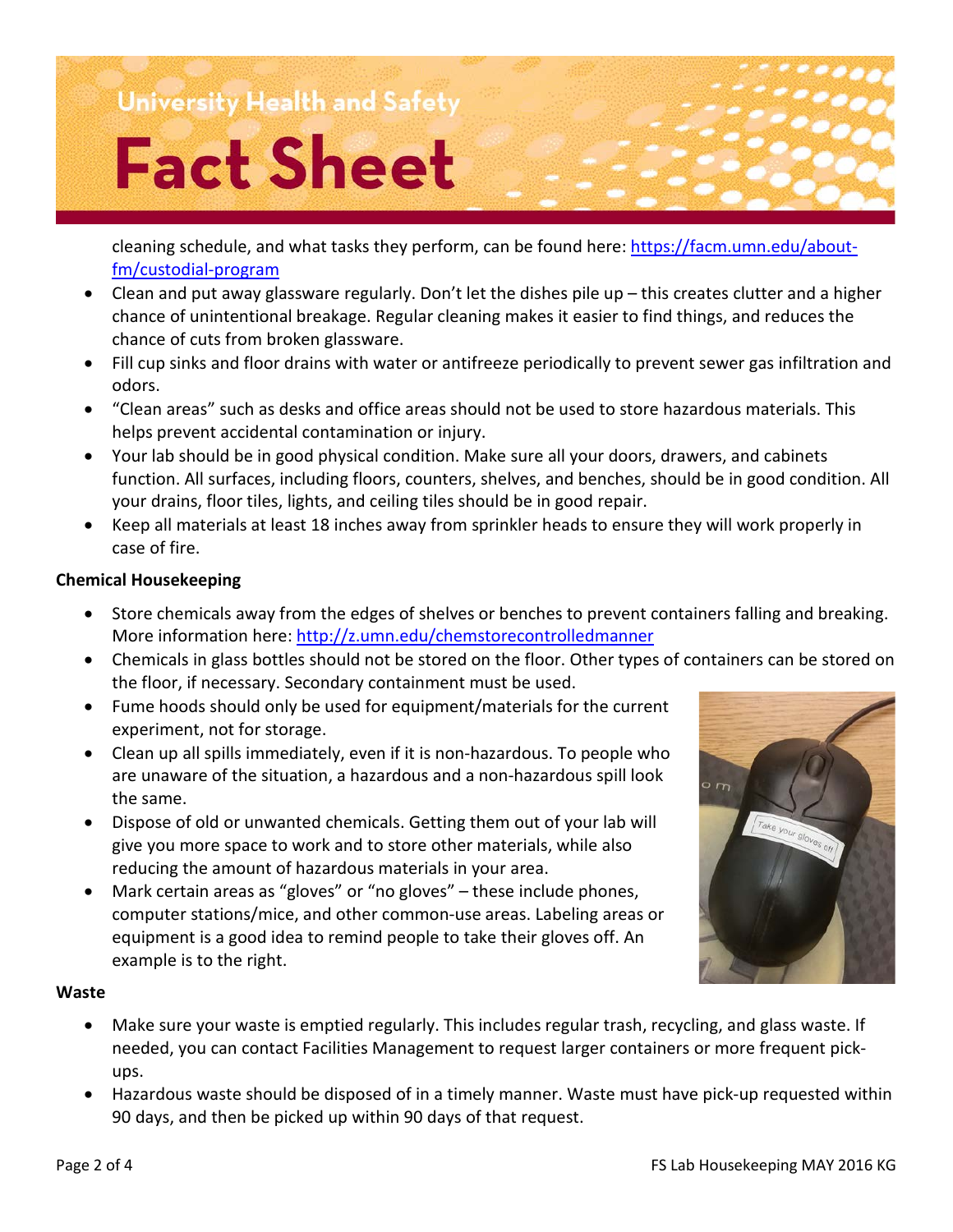## University Health and Safety **Fact Sheet**

### • Choose a hazardous waste container that is small enough to fill and dispose of about once a semester, and that is large enough to not change more than once a day/week. Keep in mind that the larger the container, the larger the spill risk. Make sure your waste container is not large enough to cause a fire risk or code violation.

- Hazardous waste containers must be closed at all times, unless you are actively adding something to it.
- Be careful not to overfill glass waste bins, as it makes it dangerous for custodial staff to pick up. Try to keep the weight below approximately 40 pounds (about as much as a water-cooler jug). Keeping the boxes in a plastic tray is also useful to prevent water soaking into the cardboard bottom. Check with Facilities Management on how to arrange for pick-up. Some areas require that you place full boxes in the hallway to indicate they are ready for pick-up, while other areas have their own procedures.

### **Storage and Organization**

- Make sure you have clear spaces to work, and clean up messes as they are made. Avoid clutter as much as possible. Try to keep your lab organized, with equipment and supplies stored in assigned places.
- Limit overhead storage. If you need to store equipment overhead, limit it to lightweight materials, smaller objects, non-hazardous chemicals, and infrequently used chemicals that are not in glass containers.
- Make sure shelves are properly supported and are not overloaded with weight. Too many books, chemical containers, or other equipment can make shelves bow in or break. Cabinets and shelves should be secured to the wall to prevent tipping.
- Try to store extra, unused, or spare equipment out of your main work area, if possible. If there is no available storage room, you could have an assigned storage area in less-used part of your lab.
- Store papers such as lab notebooks, files, and books away from heat sources such as ovens or hot plates and moisture sources such as sinks or the floor. This helps prevent the development of mold, and reduces fire hazards
- Large equipment should be stored at the back of the bench, and smaller equipment in front. Set up your work so you can avoid reaching over equipment, containers, and glassware, especially things that are easy to tip or that may spill, such as graduated cylinders or nitrogen dewars.

#### **Administrative**

- Don't just move your housekeeping problem around the lab. Resolve the issue by getting rid of unneeded supplies, finding a proper place to store it, or other solutions.
- Be realistic when ordering new equipment or chemicals. Think about how much you really need to have available and how much room you have to store things. Communicate with your lab about what is on order to avoid duplicate orders. This helps prevent unneeded equipment from piling up, reduces the amount of hazardous material you have in your lab space, and keeps costs down.
- Think about organizing clean-up sessions within your lab group. Your lab could spend 15-20 minutes cleaning the lab out before or after lab meetings, or do a larger-scale clean-out at the beginning or end of the year. Year-end clean-outs are especially useful, as it helps make sure that equipment and